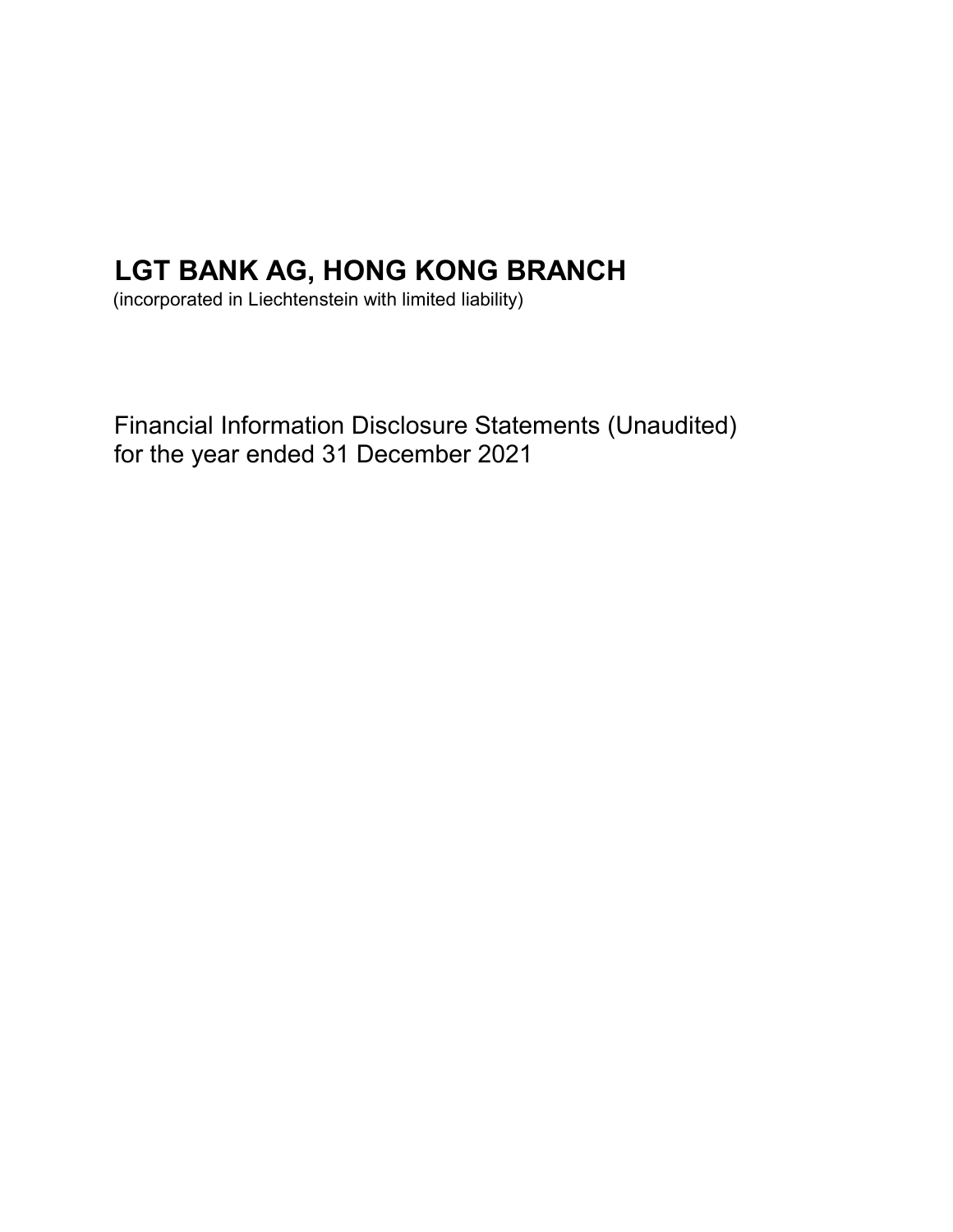## Section A : Branch Information

## I Income Statement Information

(in thousands of Hong Kong Dollars)

|                                                              |               | For the year ended |               | For the year ended |
|--------------------------------------------------------------|---------------|--------------------|---------------|--------------------|
|                                                              |               | 31 Dec 2021        |               | 31 Dec 2020        |
| Interest income                                              |               | 293,274            |               | 516,648            |
| Interest expenses                                            |               | (83,046)           |               | (258, 633)         |
| Other operating income                                       |               |                    |               |                    |
| Gains less losses arising from trading in foreign currencies |               | 201,693            |               | 202,644            |
| Gains less losses on securities held for trading purposes    |               | 209,348            |               | 199,857            |
| Gains less losses from other trading activities              |               | 162,483            |               | 149,159            |
| Net fees and commission income                               |               |                    |               |                    |
| Gross fees and commission income                             | 1,574,402     |                    | 1,234,391     |                    |
| Gross fees and commission expenses                           | (224,511)     | 1,349,891          | (203,422)     | 1,030,969          |
| <b>Others</b>                                                |               | 215,877            |               | 223,378            |
| Operating income                                             |               | 2,349,520          |               | 2,064,022          |
| Operating expenses                                           |               |                    |               |                    |
| Staff and rental expenses                                    | (1, 361, 653) |                    | (1, 160, 861) |                    |
| Other expenses                                               | (803,571)     | (2, 165, 224)      | (717, 222)    | (1,878,083)        |
| Change in allowances for expected credit losses              |               | 482                |               | (488)              |
| Profit before taxation                                       |               | 184,778            |               | 185,451            |
| Tax expense                                                  |               | (36, 371)          |               | (28, 653)          |
| Profit after taxation                                        |               | 148,407            |               | 156,798            |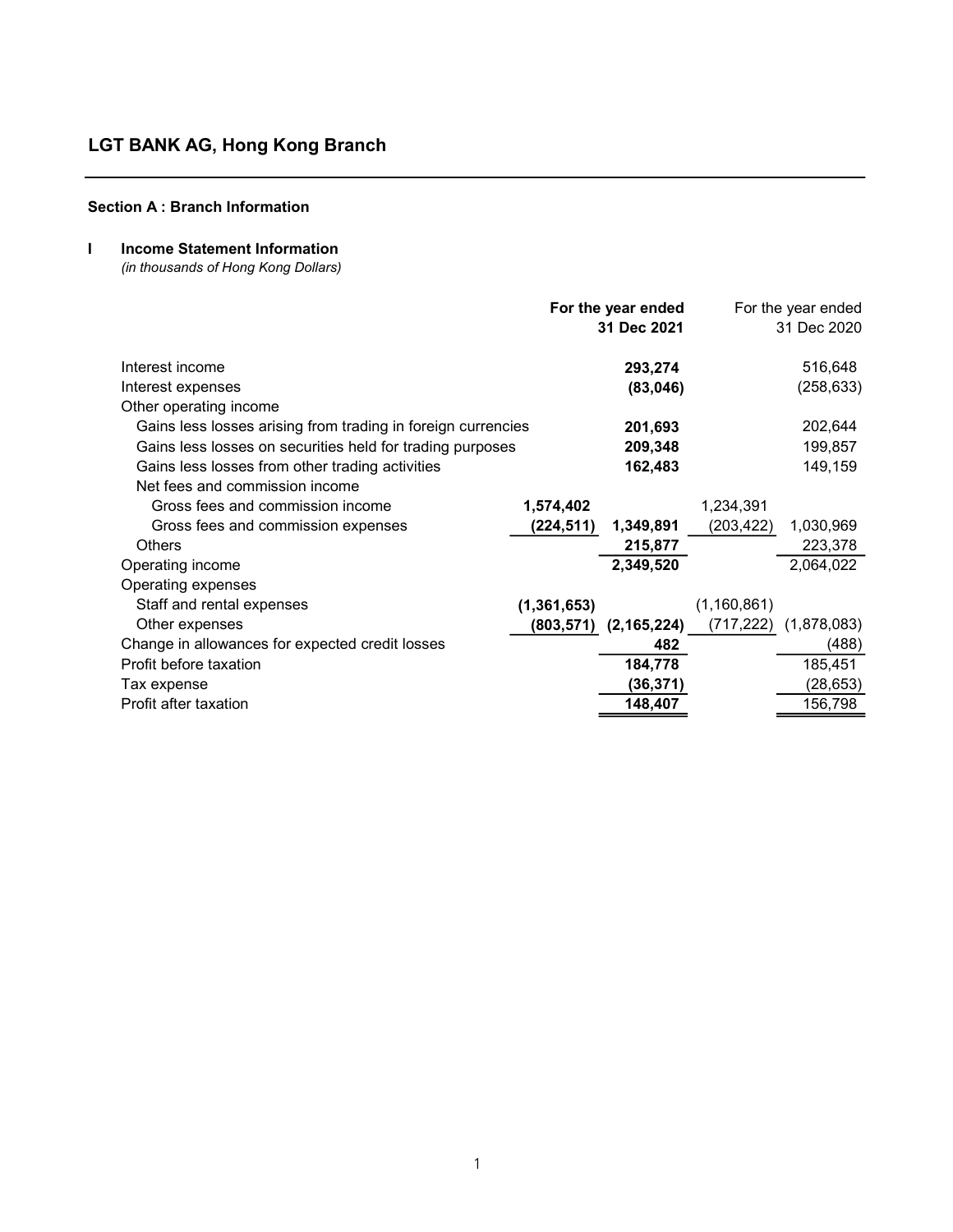## II Balance Sheet Information

(in thousands of Hong Kong Dollars)

|                                                            | 31 Dec 2021 | 30 Jun 2021 |
|------------------------------------------------------------|-------------|-------------|
| <b>Assets</b>                                              |             |             |
| Due from Exchange Fund                                     | 398,233     | 435,200     |
| Cash and balances with banks                               | 4,105,464   | 5,224,396   |
| Amount due from overseas offices of the institution        | 21,498,009  | 17,785,455  |
| Investment securities                                      | 5,850,494   | 7,483,982   |
| Loans and receivables                                      | 18,342,561  | 22,645,031  |
| <b>Fixed assets</b>                                        | 466,199     | 532,051     |
| Intangible assets                                          | 1,140,186   | 1,173,754   |
| Total assets                                               | 51,801,146  | 55,279,869  |
| <b>Liabilities</b>                                         |             |             |
| Deposits and balances from banks<br>Deposit from customers | 62,436      | 65,909      |
| Demand deposits and current accounts                       | 18,476,140  | 17,835,384  |
| Time, call and notice deposits                             | 21,536,791  | 23,432,950  |
| Amount due to overseas offices of the institution          | 9,375,963   | 11,705,326  |
| Provision for commitments and contingent liabilities       |             | 162         |
| Other liabilities                                          | 2,349,816   | 2,240,138   |
| <b>Total liabilities</b>                                   | 51,801,146  | 55,279,869  |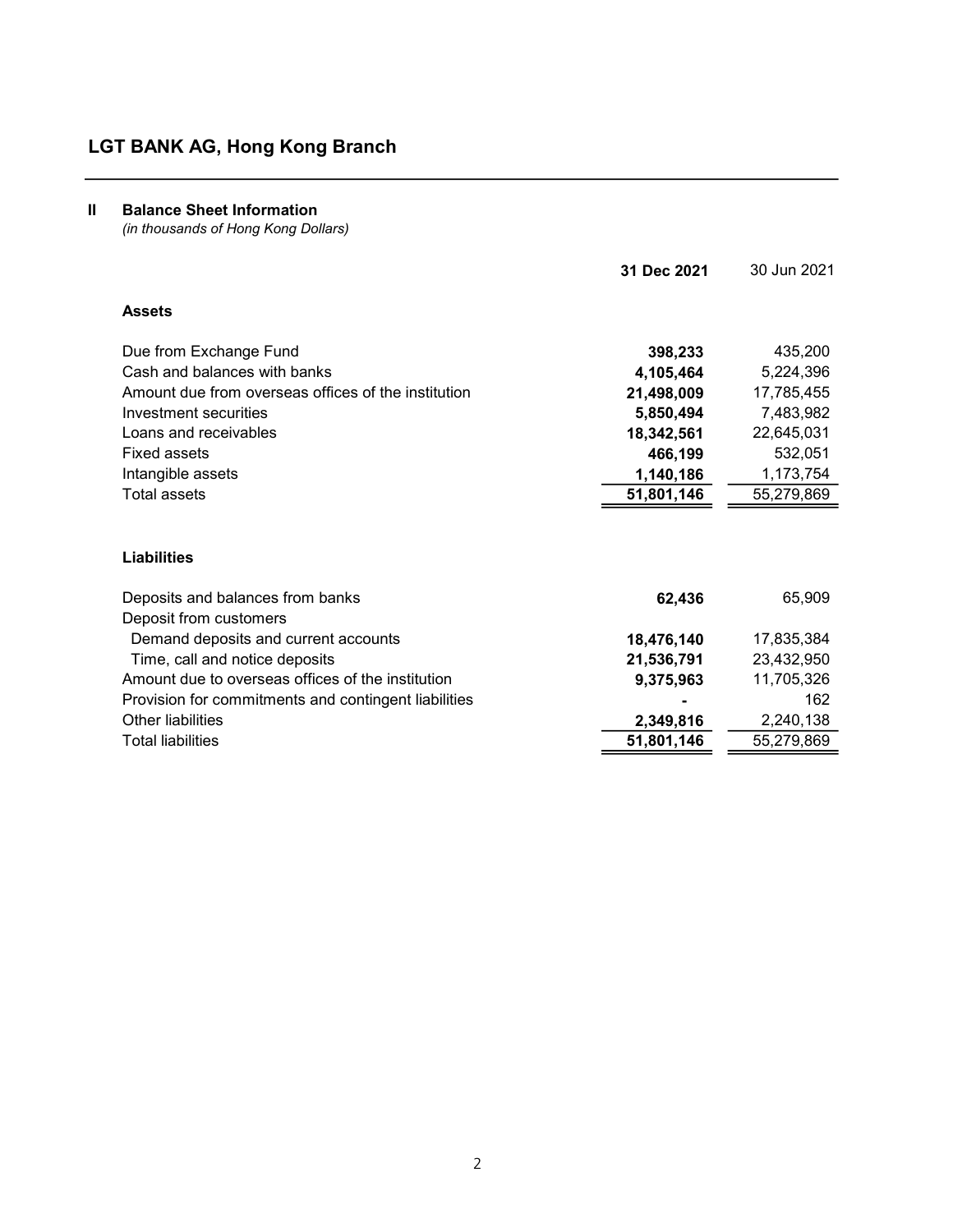| Ш   | <b>Additional Balance Sheet Information</b><br>(in thousands of Hong Kong Dollars) |              |             |
|-----|------------------------------------------------------------------------------------|--------------|-------------|
| (1) | Cash and balances with banks                                                       | 31 Dec 20201 | 30 Jun 2021 |
|     |                                                                                    |              |             |
|     | Cash and balances with banks                                                       | 4,106,960    | 5,226,464   |
|     | Less: Allowances for expected credit losses                                        | (1, 496)     | (2,068)     |
|     |                                                                                    | 4,105,464    | 5,224,396   |
| (2) | Loans and receivables                                                              |              |             |
|     |                                                                                    | 31 Dec 2021  | 30 Jun 2021 |
|     | Loans and advances to customers                                                    | 17,464,323   | 21,505,393  |
|     | Loans and advances to banks<br>Less:                                               | 47,183       | 285,019     |
|     | Allowances for expected credit losses                                              | (485)        | (2, 203)    |
|     |                                                                                    | 17,511,021   | 21,788,209  |
|     | Accrued interest receivables                                                       | 20,041       | 13,959      |
|     | Unrealized gains on derivative instruments                                         | 628,125      | 667,722     |
|     | Other accounts                                                                     | 183,374      | 175,141     |
|     |                                                                                    | 831,540      | 856,822     |
|     |                                                                                    | 18,342,561   | 22,645,031  |

(3) The breakdown of gross amount of loans and advances to customers by industry sectors and the corresponding balances covered by collateral or other security:

|                                                                                 | 31 Dec 2021            |                                            | 30 Jun 2021            |                                            |
|---------------------------------------------------------------------------------|------------------------|--------------------------------------------|------------------------|--------------------------------------------|
|                                                                                 | Outstanding<br>balance | <b>Balance</b><br>covered by<br>collateral | Outstanding<br>balance | <b>Balance</b><br>covered by<br>collateral |
| Loans and advances for use in Hong Kong<br>Industrial, commercial and financial |                        |                                            |                        |                                            |
| <b>Financial concerns</b><br>Individuals                                        | 1,251,420              | 1,251,345                                  | 1,284,002              | 1,283,763                                  |
| <b>Others</b>                                                                   | 4,869,469              | 4,869,468                                  | 5,136,877              | 5,132,375                                  |
| Loans and advances for use outside Hong Kong                                    | 11,343,434             | 11,324,869                                 | 15,084,514             | 14,974,105                                 |
|                                                                                 | 17,464,323             | 17,445,682                                 | 21,505,393             | 21,390,243                                 |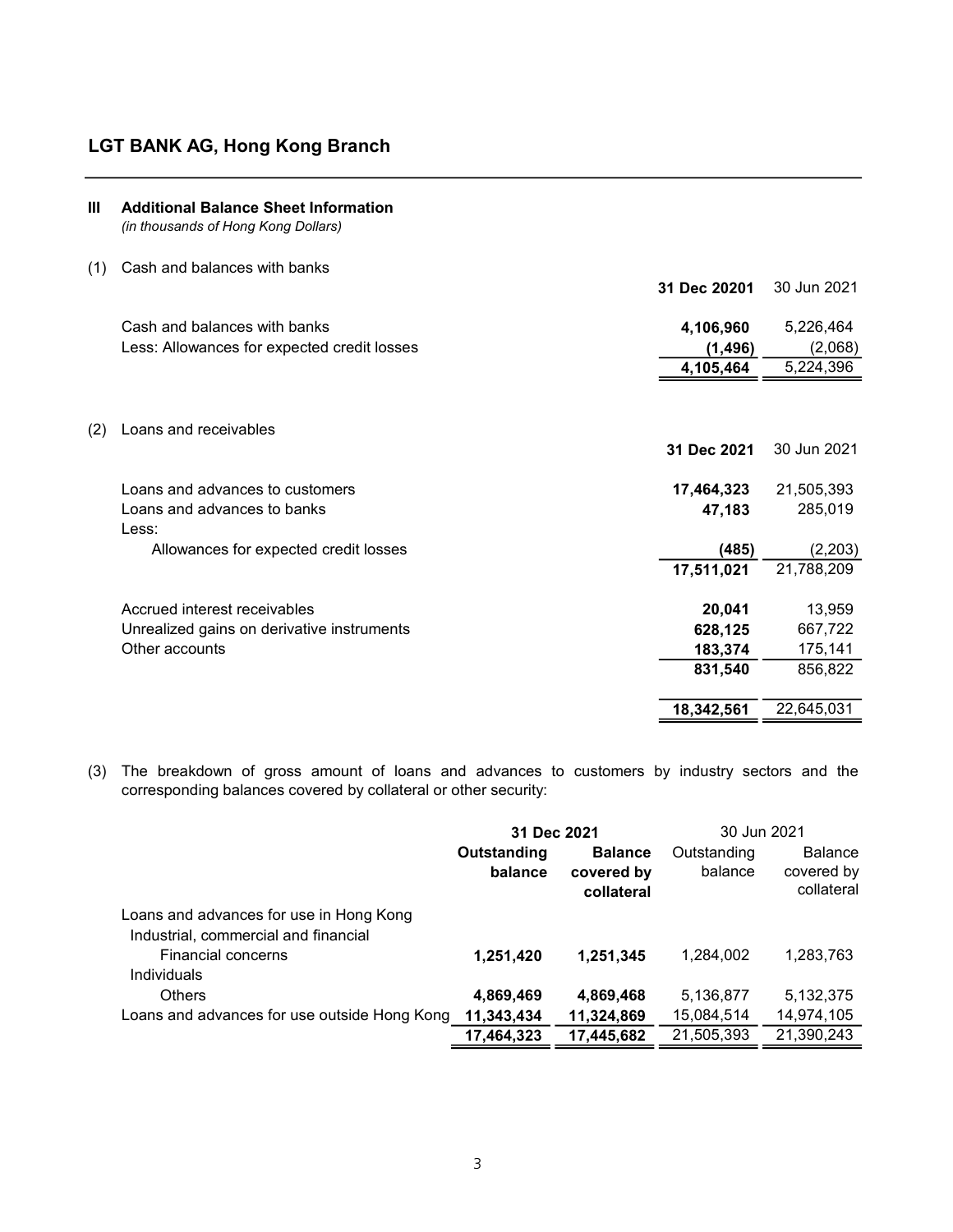### III Additional Balance Sheet Information (continued)

(in thousands of Hong Kong Dollars)

(4) The table shows loans and advances to customers by major countries, amounting to not less than 10% of the aggregate loans and advances to customers:

|                                            | 31 Dec 2021            |
|--------------------------------------------|------------------------|
| <b>British Virgin Islands</b>              | 5,823,115              |
| Hong Kong                                  | 6,258,325              |
|                                            | 12,081,440             |
|                                            | 30 Jun 2021            |
| <b>British Virgin Islands</b><br>Hong Kong | 9,577,835<br>6,543,730 |
|                                            | 16,121,565             |

The above geographical analysis is based on the location of the counterparty after taking into account the recognized risk transfer as defined in Section 98 of the Banking (Disclosure) Rules ("BDR"). The transfer of risk applies when an advance is guaranteed by a party in a country which is different from that of the counterparty.

- (5) No allowances for loans and advances or other exposures of LGT HK have been set aside or maintained at the overseas head office as at 31 December 2021 and 30 June 2021.
- (6) Impaired financial assets are individually assessed assets which exhibit objective evidence of impairment on an individual basis. There were no impaired loans and advances to customers and banks, balances with banks as at 31 December 2021 and 30 June 2021.
- (7) There were no overdue loans and advances to customers and banks, balances with banks as at 31 December 2021 and 30 June 2021.
- (8) There were no repossessed assets, and no rescheduled loans and advances to customers and banks, balances with banks as at 31 December 2021 and 30 June 2021.
- (9) There were no overdue other assets at LGT HK as at 31 December 2021 and 30 June 2021.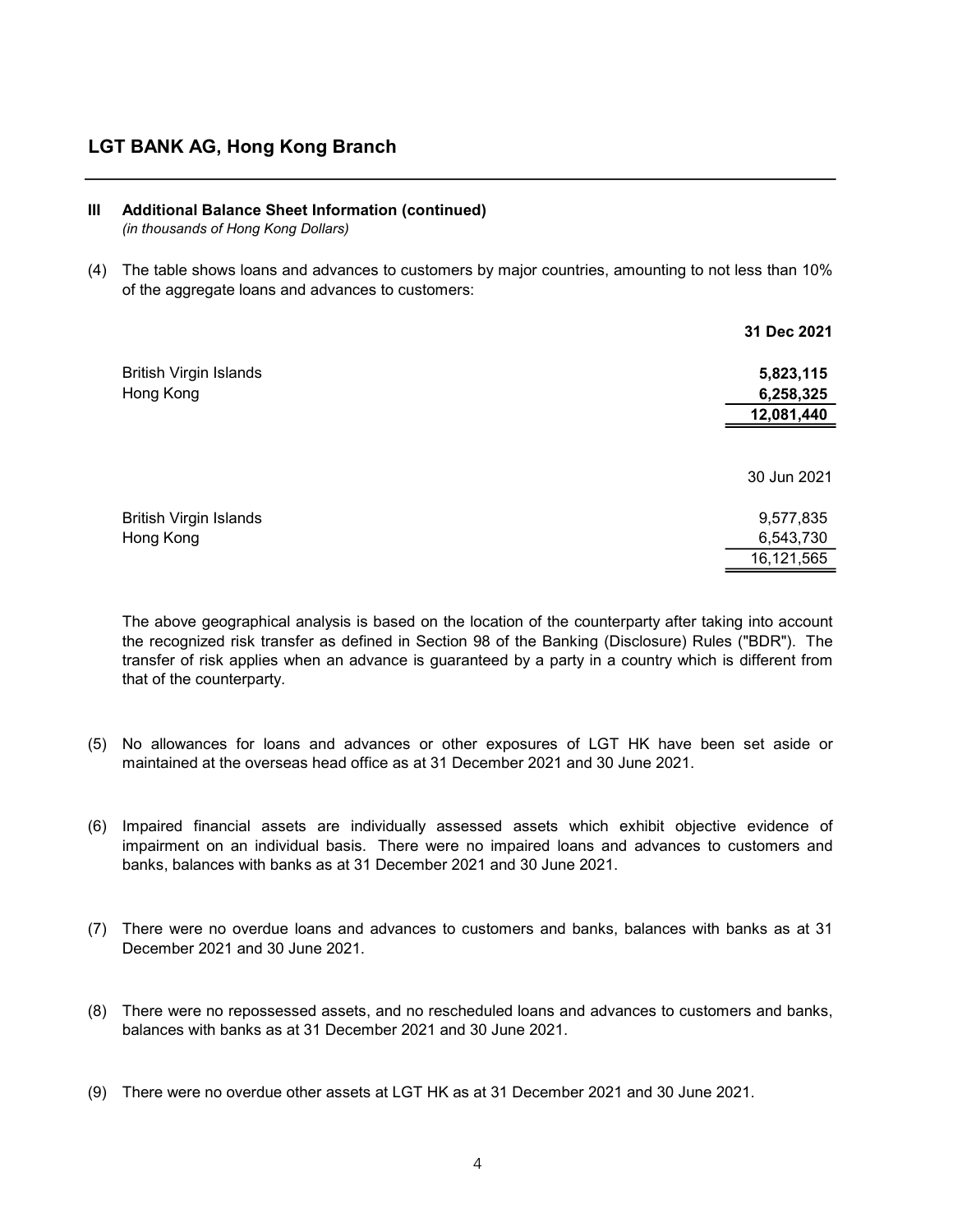### IV International Claims

(in thousands of Hong Kong Dollars)

The table shows International claims by major countries or geographical segments, after taking into account any recognized risk transfer as defined in section 98 of the BDR, amounting to not less than 10% of the aggregate international claims:

|                                     |              | <b>Banks Official Sector</b> | Non-bank private sector<br>institution                          | Non-bank Non-financial<br>financial private sector | <b>Total</b> |
|-------------------------------------|--------------|------------------------------|-----------------------------------------------------------------|----------------------------------------------------|--------------|
| 31 Dec 2021                         |              |                              |                                                                 |                                                    |              |
| Developed countries                 | 30,445,403   | 401                          | 1,885,141                                                       | 1,587,794                                          | 33,918,739   |
| of which<br>- Liechtenstein         | 25,471,832   |                              | 4,108                                                           | 8,550                                              | 25,484,490   |
| Developing Asia-Pacific             | 975,470      | 2,979                        | 318,048                                                         | 3,744,836                                          | 5,041,333    |
|                                     | <b>Banks</b> | <b>Official Sector</b>       | Non-bank private sector<br>Non-bank<br>financial<br>institution | Non-financial<br>private sector                    | Total        |
| 30 Jun 2021                         |              |                              |                                                                 |                                                    |              |
| Developed countries<br>of which     | 28,864,277   | 631,978                      | 1,705,515                                                       | 1,671,739                                          | 32,873,509   |
| - Liechtenstein                     | 22,128,869   |                              | 4,114                                                           | 8,566                                              | 22, 141, 549 |
| Developing Asia-Pacific<br>of which | 937,466      |                              | 435,755                                                         | 7,220,798                                          | 8,594,019    |
| - China                             | 108,077      |                              | 332,028                                                         | 6,116,918                                          | 6,557,023    |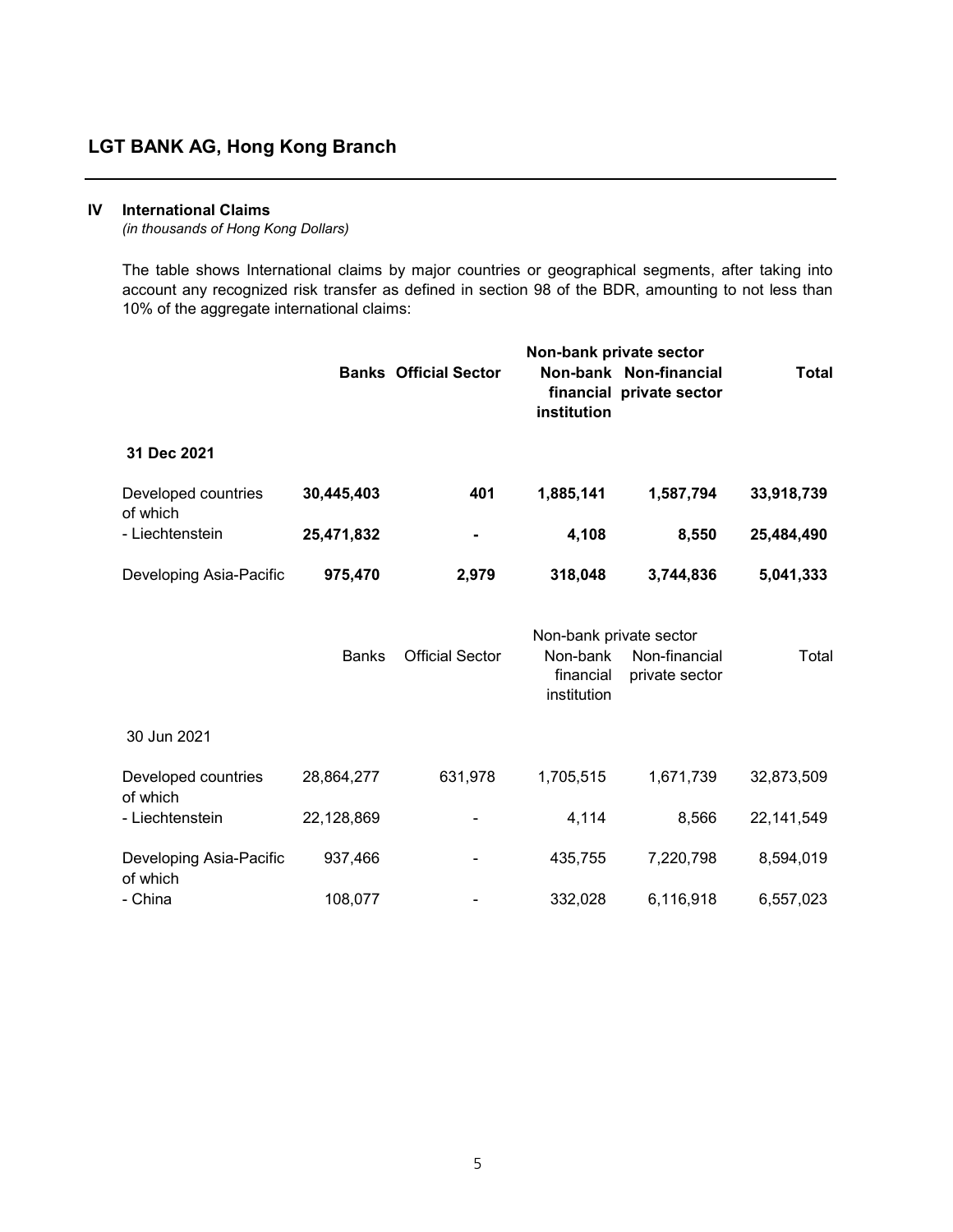#### V Mainland Activities

(in thousands of Hong Kong Dollars, except ratios)

## The Non-bank Mainland Exposures are as follows:

| 31 Dec 2021<br><b>Type of Counterparties</b>                                                                                    | On-balance<br>sheet<br>exposures | Off-balance<br>sheet<br>exposures | Total     |
|---------------------------------------------------------------------------------------------------------------------------------|----------------------------------|-----------------------------------|-----------|
| PRC nationals residing in Mainland China or other entities<br>incorporated in Mainland China and their subsidiaries and JVs     | 990,818                          | 1.516                             | 992,334   |
| Other counterparties where the exposures are considered by the<br>reporting institution to be non-bank Mainland China exposures | 100,245                          | 2.984                             | 103,229   |
| Total                                                                                                                           | 1,091,063                        | 4,500                             | 1,095,563 |
| Total assets after provision                                                                                                    | 51,801,146                       |                                   |           |
| On-balance sheet exposures as percentage of total assets                                                                        | 2.11%                            |                                   |           |

| 30 Jun 2021                                                                                                                     | On-balance | Off-balance<br>sheet exposures sheet exposures | Total     |
|---------------------------------------------------------------------------------------------------------------------------------|------------|------------------------------------------------|-----------|
| <b>Type of Counterparties</b>                                                                                                   |            |                                                |           |
| PRC nationals residing in Mainland China or other entities<br>incorporated in Mainland China and their subsidiaries and JVs     | 1.003.096  | 3.270                                          | 1.006.366 |
| Other counterparties where the exposures are considered by the<br>reporting institution to be non-bank Mainland China exposures | 127.528    | 1.382                                          | 128.910   |
| Total                                                                                                                           | 1,130,624  | 4.652                                          | 1,135,276 |
| Total assets after provision                                                                                                    | 55,279,707 |                                                |           |
| On-balance sheet exposures as percentage of total assets                                                                        | 2.05%      |                                                |           |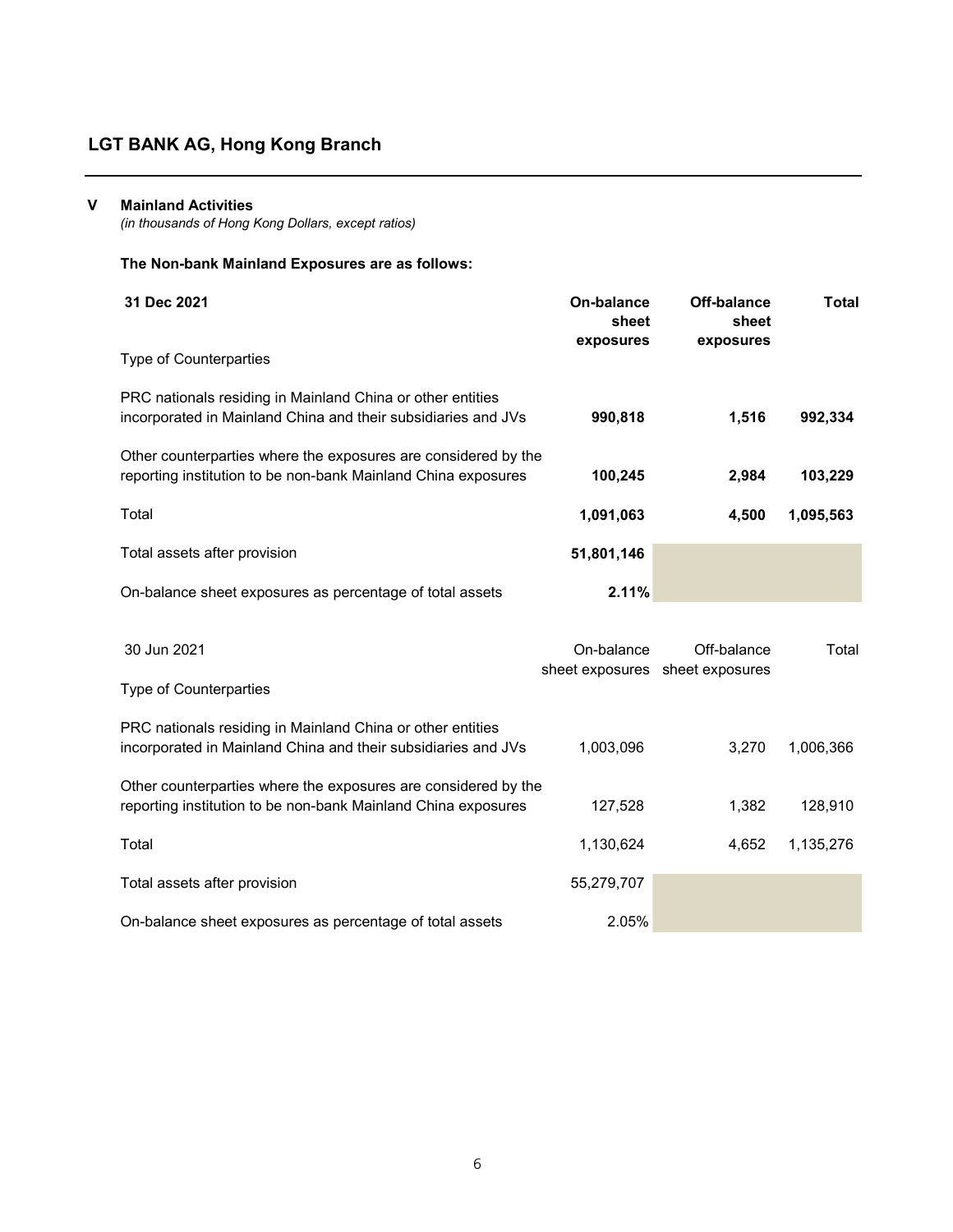#### VI Currency Risk

(in thousands of Hong Kong Dollars)

|                                  | <b>USD</b>    | <b>GBP</b>    | <b>JPY</b>    | <b>EUR</b>  | <b>CNY</b> | <b>CHF</b>  | <b>SGD</b> | <b>ILS</b> |
|----------------------------------|---------------|---------------|---------------|-------------|------------|-------------|------------|------------|
| 31 Dec 2021                      |               |               |               |             |            |             |            |            |
| Spot assets                      | 28,628,489    | 2,222,789     | 1,993,248     | 3,082,396   | 934,202    | 1,517,091   | 758,499    | 32,344     |
| Spot liabilities                 | (28,654,121)  | (2,222,445)   | (1,993,371)   | (3,080,575) | (930, 786) | (1,544,990) | (757, 982) | (31, 959)  |
| Forward purchases                | 7,301,118     | 1,613,276     | 944,736       | 757,658     | 191,978    | 1,799,802   | 162,447    |            |
| Forward sales                    | (7, 268, 743) | (1,613,348)   | (944, 154)    | (756, 523)  | (194,702)  | (1,782,311) | (162, 800) | (25)       |
| Net options position             |               |               |               |             |            |             |            | ۰          |
| Net long (or net short) position | 6,743         | 272           | 459           | 2,956       | 692        | (10, 408)   | 164        | 360        |
|                                  |               |               |               |             |            |             |            |            |
|                                  | <b>USD</b>    | <b>GBP</b>    | <b>JPY</b>    | <b>EUR</b>  | <b>CNY</b> | <b>CHF</b>  | SGD        | ILS.       |
| 30 Jun 2021                      |               |               |               |             |            |             |            |            |
| Spot assets                      | 30,637,623    | 1,742,926     | 2.973.439     | 3,523,826   | 800,786    | 1,479,298   | 804,134    | 28,987     |
| Spot liabilities                 | (30,629,451)  | (1,744,441)   | (2,973,976)   | (3,524,212) | (797,423)  | (1,487,402) | (803,900)  | (28, 754)  |
| Forward purchases                | 9,207,802     | 3,122,839     | 1,112,672     | 994,788     | 396,987    | 1,460,518   | 139,695    |            |
| Forward sales                    | (9,213,932)   | (3, 121, 103) | (1, 111, 784) | (993,220)   | (399,798)  | (1,452,043) | (139, 914) |            |
| Net options position             |               |               |               |             |            |             |            |            |
| Net long (or net short) position | 2,042         | 221           | 351           | 1,182       | 552        | 371         | 15         | 233        |

At 31 December 2021, USD, GBP, JPY, EUR, CNY, CHF, SGD and ILS (30 June 2021: USD, EUR and CNY) constitute 10% or more of the total net position in all foreign currencies.

There were no foreign currency net structural positions as at 31 December 2021 and 30 June 2021.

Net options position is calculated on the basis of delta-weighted positions of all foreign exchange options contracts.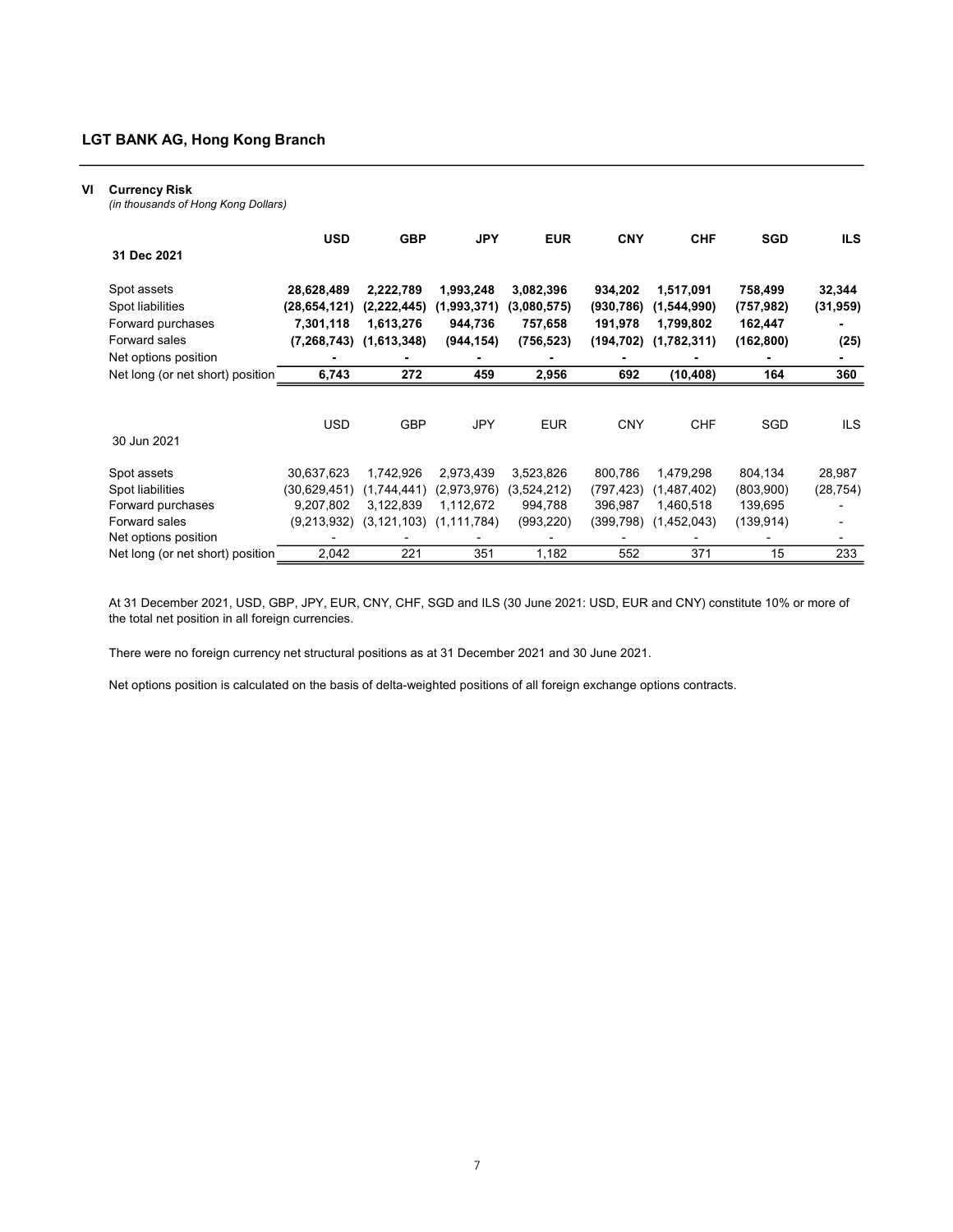#### VII Off-Balance Sheet Exposures

(in thousands of Hong Kong Dollars)

|                                                   | 31 Dec 2021 | 30 Jun 2021 |
|---------------------------------------------------|-------------|-------------|
| <b>Contingent Liabilities and Commitments</b>     |             |             |
| <b>Contractual Amount</b>                         |             |             |
| Direct credit substitutes                         | 757,119     | 717.148     |
| Transaction-related contingent items              | 3.797       | 3.789       |
| Amount owing on partly paid shares and securities | 619.790     | 446.260     |
| Other commitments                                 | 27,033,765  | 25,353,354  |

The contractual amounts represent the amount at risk should the contract be fully drawn upon the client default.

|                               | 31 Dec 2021 | 30 Jun 2021 |
|-------------------------------|-------------|-------------|
| Derivatives                   |             |             |
| Contractual / Notional Amount |             |             |
| Exchange rate contracts       | 26,856,525  | 33,365,722  |
| Interest rate contracts       | 960,403     | 1,207,026   |
| Equity contracts              | 11,682,608  | 16,423,080  |
| <b>Others</b>                 | 3,636,809   | 8,921,775   |
|                               | 43,136,345  | 59.917.603  |
|                               |             |             |

|                         |                             | 31 Dec 2021                             |                      | 30 Jun 2021               |
|-------------------------|-----------------------------|-----------------------------------------|----------------------|---------------------------|
|                         | <b>Fair value</b><br>assets | <b>Fair value</b><br><b>liabilities</b> | Fair value<br>assets | Fair value<br>liabilities |
| Exchange rate contracts | 125,227                     | 118,547                                 | 228,688              | 219,935                   |
| Interest rate contracts | 16,368                      | 15,756                                  | 21,806               | 21,349                    |
| Equity contracts        | 468,456                     | 468,456                                 | 300,807              | 300,807                   |
| <b>Others</b>           | 18,074                      | 17,892                                  | 116,421              | 115,295                   |
|                         | 628,125                     | 620,651                                 | 667,722              | 657,386                   |

The contractual / notional amounts of derivatives indicate the volume of transactions outstanding at the balance sheet date, they do not represent amount at risk.

The contractual amounts and fair values of the above derivatives are shown on a gross basis with no offsetting presentation due to bilateral netting agreements.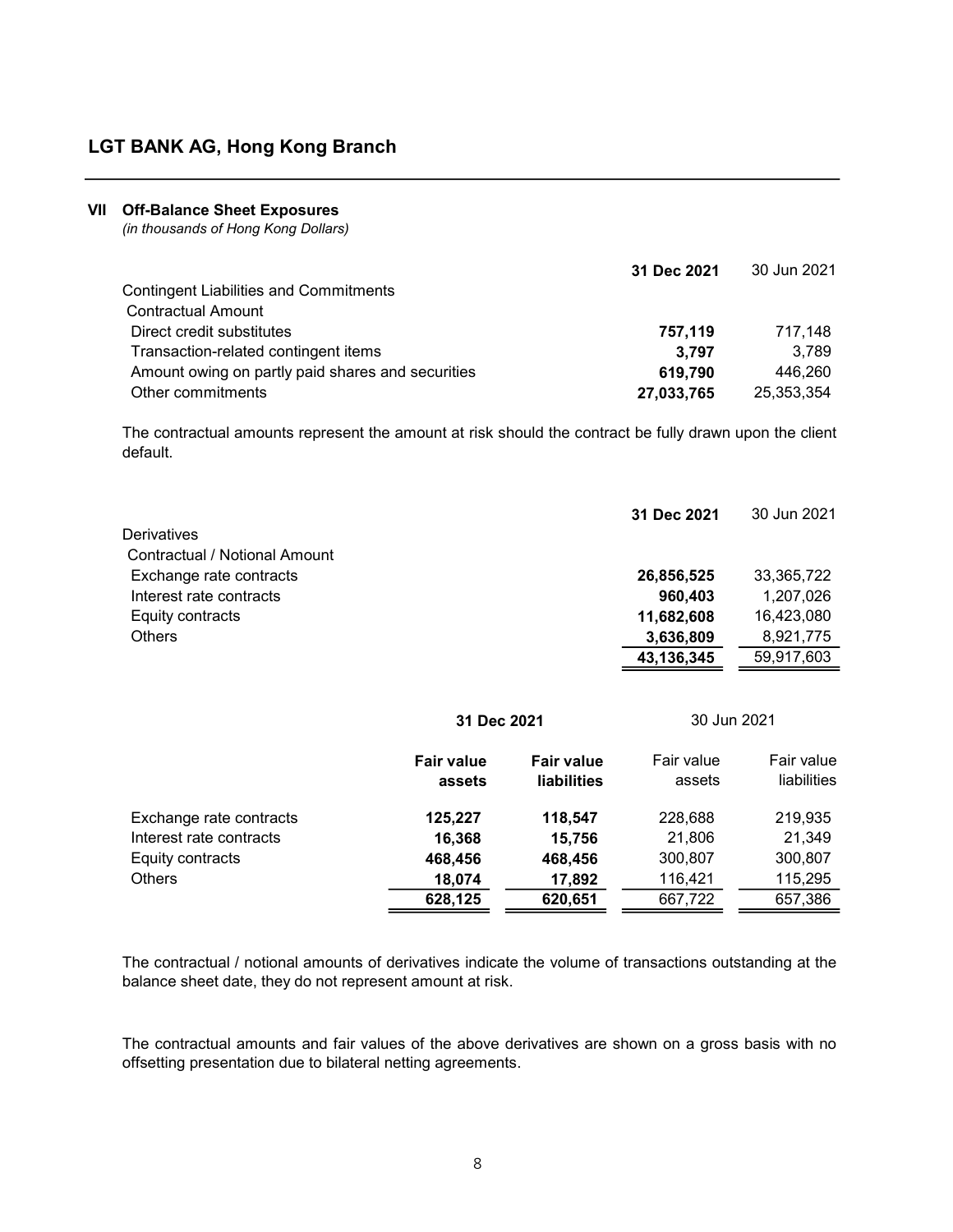### VIII Liquidity

#### (1) Liquidity Maintenance Ratios

|                                             | For the quarter ended   |        |  |
|---------------------------------------------|-------------------------|--------|--|
|                                             | 31 Dec 2021 31 Dec 2020 |        |  |
|                                             |                         |        |  |
| Average liquidity maintenance ratio ("LMR") | 61.24%                  | 61.10% |  |

The average LMR is calculated based on the arithmetic mean of the Branch's average LMR for each calendar month in that quarter, as reported in the liquidity position return submitted to the Hong Kong Monetary Authority.

(2) Liquidity Risk Management

### Governance

Liquidity risk is the risk that LGT HK may not be able to fund increases in assets and meet obligations as they fall due without incurring unacceptable losses.

LGT HK aims for a conservative and prudent approach to liquidity risk management that is proportionate to the nature, size and complexity of its business activities.

LGT HK establishes risk tolerance limits to monitor and control the nature and level of liquidity and funding risk. The risk tolerance limits are in line with the risk appetite set by the Foundation Board. The management of liquidity is carried out both at Head Office level as well as on branch level. Head Office requires LGT HK to manage the liquidity structure of its assets, liabilities and commitments so that cash flows are approximately balanced and all funding obligations are met when due. Head Office will provide full financial support to LGT HK if required.

The liquidity and funding risk management is primarily undertaken locally and LGT HK ensures compliance with the limits set by the Assets & Liabilities Committee ("ALCO") of LGT HK.

The lines of authority, responsibilities and reporting structures of relevant parties are well defined in LGT HK's Liquidity Policy. ALCO of LGT HK oversees the liquidity risk management by formulating and reviewing LGT HK's Liquidity Policy. Trading & Treasury of the Group manages day-to-day and intraday liquidity position, funding requirements and maturity profile for LGT HK. HK Finance is responsible for monitoring of key liquidity indicators on a daily basis and performing LMR stress testing on a weekly basis. The early warning indicators are identified and assigned to the responsible monitoring parties who shall follow the escalation procedure as specified in the Liquidity Policy when the indicators have reached the warn or action limit.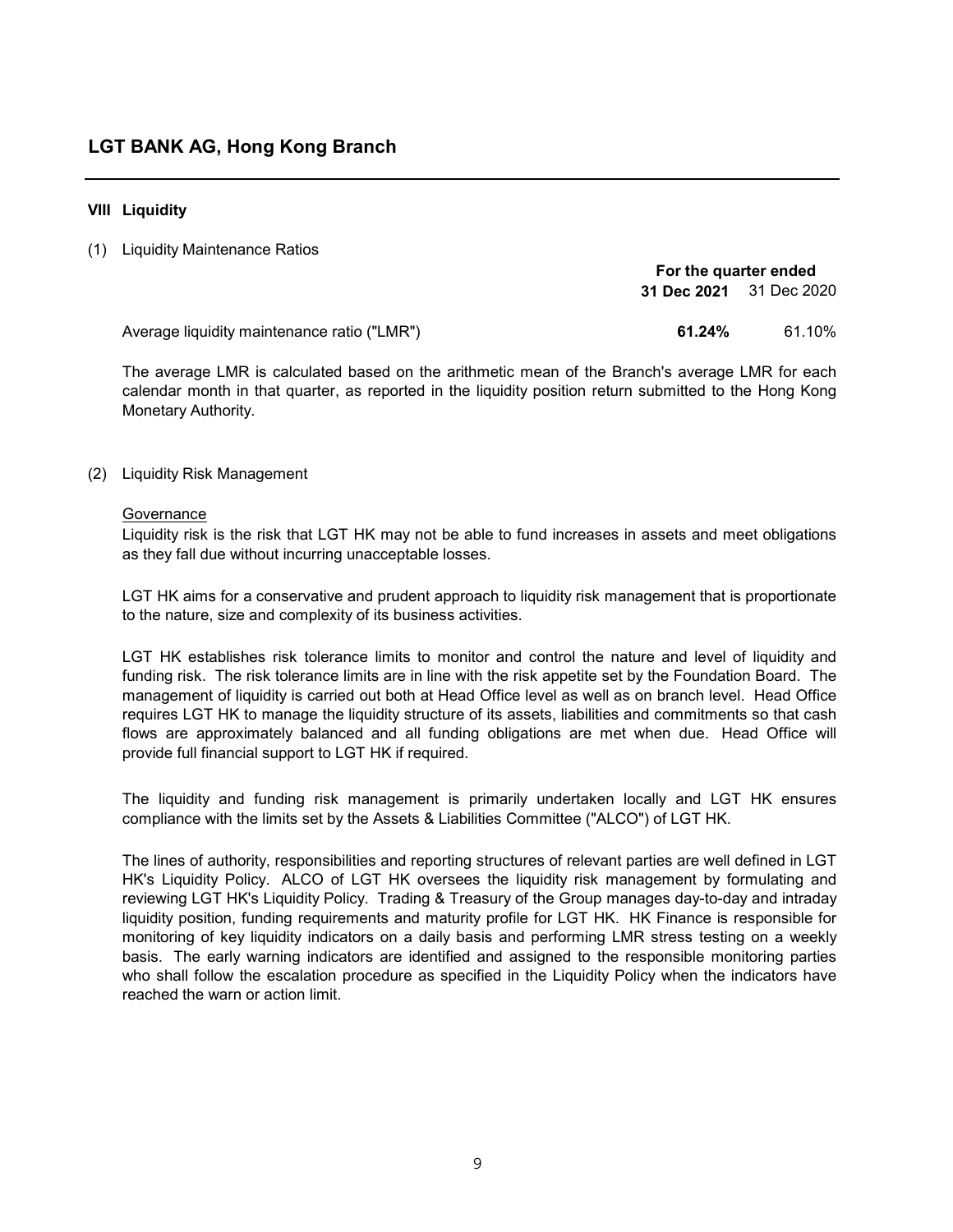#### (2) Liquidity Risk Management (continued)

#### Governance (continued)

The reporting on LGT HK's liquidity and funding risks are summarized in periodic reports prepared by HK Finance and Group Risk Controlling & Security ("GRS") and presented to ALCO of LGT HK on a monthly basis. It includes key liquidity indicators for measuring and managing liquidity risk, on- and offbalance sheet repricing gaps by major currencies, the size and composition of LGT HK's marketable debt securities and bank placements, analysis on call deposits and internal liquidity stress-testing results which involves comparing the liquidity reserve consisting of unencumbered high quality liquid assets with anticipated stressed contractual and contingent outflows under a variety of stress scenarios.

LGT HK's liquidity policy serves as a mean of communicating the LGT HK's liquidity risk strategy, policies and practices across business lines. It articulates LGT HK's liquidity risk management approach including how to identify, measure, monitor and control liquidity risk. It has also laid out protocol for event related to any increase in credit facility for assessment of impact on all relevant ratios and limits.

The policy is reviewed and approved annually by the ALCO of LGT HK and endorsed by Board of Directors of LGT Bank AG to ensure that it remains valid and in compliance with all relevant external and internal requirements.

#### Funding Strategy

The Group adopts a centralized funding strategy. The objective is to ensure that liabilities can be met at all times as they fall due and maintain sufficient resources to fund the business on a permanent basis. Access to funding should be adequately diversified, as to both source and tenor. LGT HK ensures its local funding strategy is in line with the Group's for a diversified, longer term and stickier liabilities. The Finance department of LGT HK monitors the concentration of customer deposits ratio on a daily basis and the ALCO of LGT HK reviews the level of concentration of funding from customers on at least a monthly basis.

#### Liquidity Risk Mitigation

As main mitigation measure for liquidity risk LGT HK maintains a cushion of unencumbered, liquid and readily marketable assets as an insurance against liquidity shortfalls. Assets are considered to be liquid assets if they can be easily and immediately converted into cash at no or little cost via outright sale or via simple repurchase transactions, even in times of stress in the banking sector.

LGT HK aims to maintain an appropriate mix of high quality liquid assets as a source of liquidity for meeting emergency funding needs. The type, size and tenor of liquid assets to be acquired allow LGT HK to meet funding needs under severe stress scenarios. The liquid asset portfolio consists of cash, claims on Exchange Fund, nostro account balances, bank placements and marketable debt securities.

The potential mitigating measures include the increase of holdings of liquid assets, diversification of liabilities emphasizing stickier and / or longer-term liabilities and reducing the average maturity of the lending business.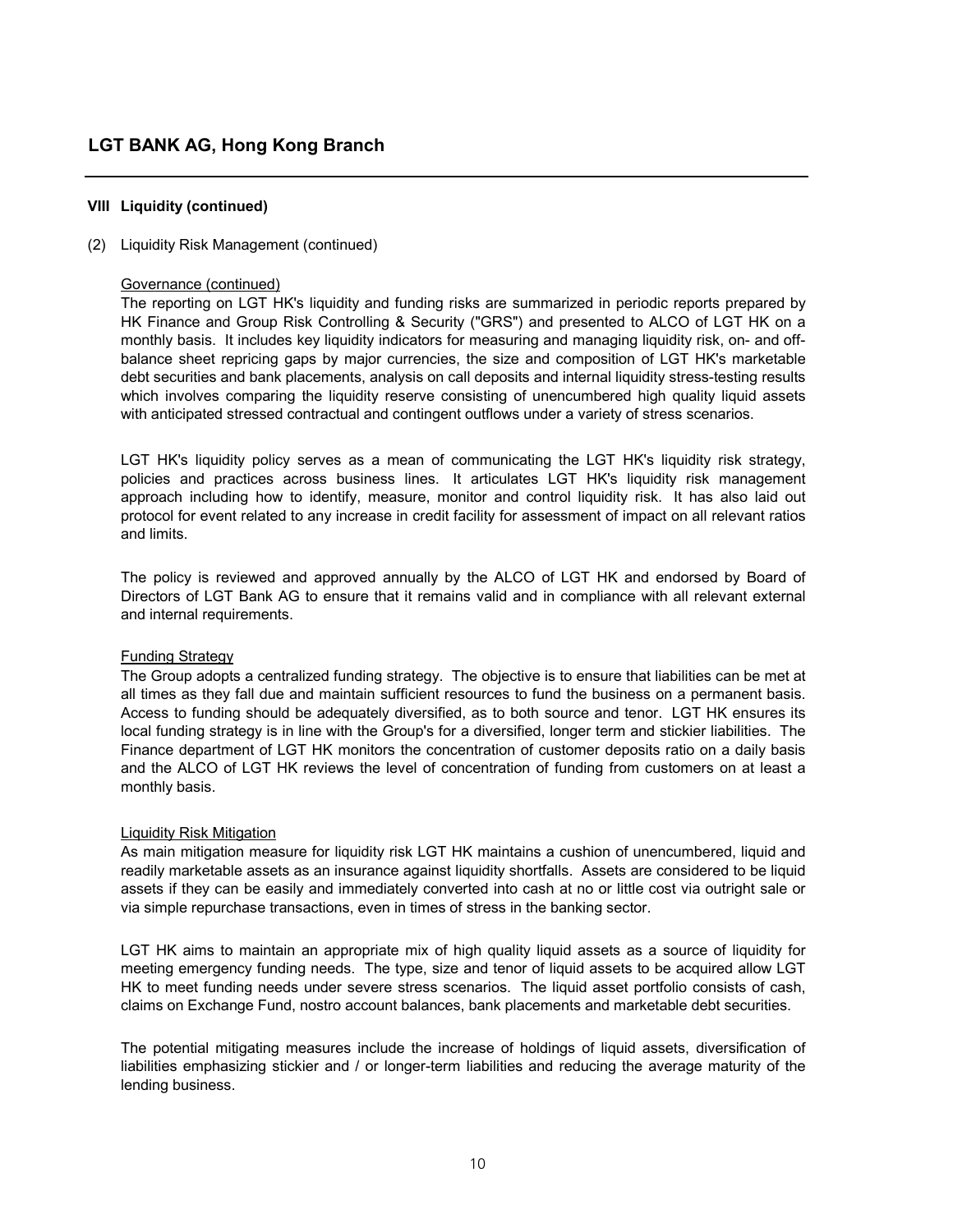#### (2) Liquidity Risk Management (continued)

#### Liquidity Stress Testing

LGT Group adopts a cash-flow approach in stress-testing to monitor its liquidity positions regularly based on severe but plausible scenarios to identify potential sources of liquidity strain under stressed conditions covering the impacts of LGT's specific stress and market-wide stress and a combination of both. GRS conducts stress tests and monitors the adherence to the defined limits for all entities of the Group including LGT HK. The result enables LGT HK to assess its ability to generate sufficient liquidity from both sides of the balance sheet to meet funding needs under adverse conditions and the risk tolerance level. Stress testing results of LGT HK are presented in the monthly ALCO meeting.

#### Contingency Funding Plan

LGT HK maintains a contingency funding plan ("CFP") that sets up the strategies, process and the roles and responsibilities for addressing potential liquidity shortfalls in emergency situations. It includes identification of early warning indicators of stress scenarios, monitoring & escalation procedures, actions to be taken in the event of crisis and process for effective communication. The CFP is updated and reviewed at least annually.

(3) Concentration limits on collateral pool

The concentration risk of collateral pool is governed by the counterparty limit and individual security limit.

| The largest exposure in term of counterparty among the collateral pool        | 31 Dec 2021 | 31 Dec 2020 |
|-------------------------------------------------------------------------------|-------------|-------------|
| Inter-American Development Bank                                               | 26.03%      | 19.72%      |
| The largest exposure in term of individual security among the collateral pool | 31 Dec 2021 |             |
| Asian Development Bank                                                        | 4.84%       |             |
|                                                                               | 31 Dec 2020 |             |
| US Treasury Bills                                                             | 10.43%      |             |

#### (4) Concentration limit on sources of funding

LGT HK's funding sources are primarily non-bank customer deposits and borrowing from Head Office. Limit for the top 10 non-bank third-party customer deposits is set in the Liquidity Policy.

Significant funding instruments

|                                  | 31 Dec 2021   | 31 Dec 2020        |
|----------------------------------|---------------|--------------------|
|                                  | As % of total | As % of total      |
|                                  | liabilities   | <b>liabilities</b> |
| Deposits from non-bank customers | 77.25%        | 80.38%             |
| Borrowing from head office       | 18.14%        | 14.63%             |
|                                  |               |                    |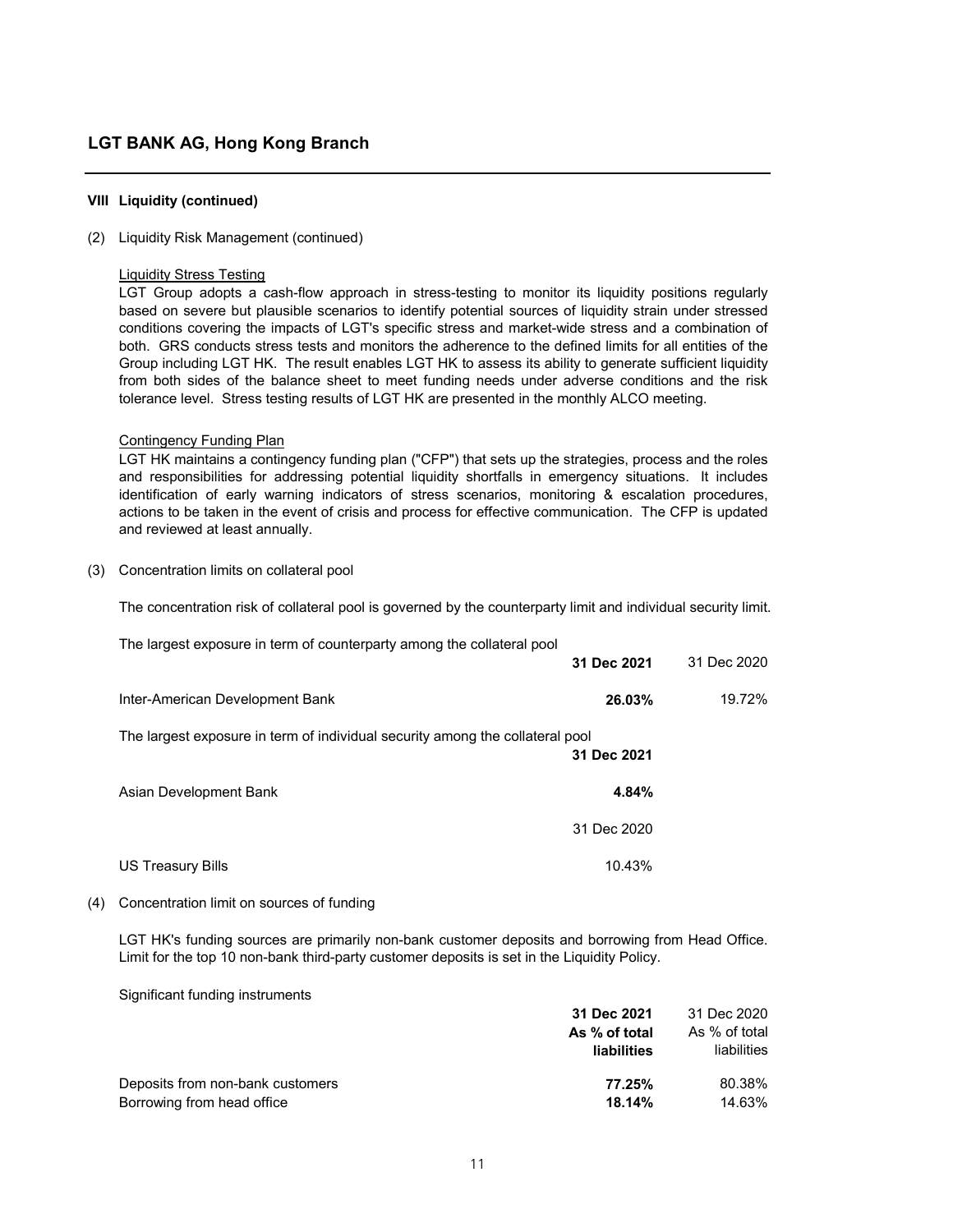### (5) Liquidity Gap

The table below shows the on- and off-balance sheet items, broken down into maturity buckets of LGT HK as at 31 December 2021:

| 31 Dec 2021<br>(in millions of Hong Kong Dollars)   | <b>Total</b> | Up to<br>7 Days | 8 Days<br>up to<br>1 Month | Over<br>1 Month<br>up to | Over<br>3 Months<br>up to<br>3 Months 6 Months | Over<br>6 Months<br>up to<br>1 Year | Over<br>1 Year<br>up to<br>5 Years | Over<br>5 Years | <b>Balancing</b><br>Amount |
|-----------------------------------------------------|--------------|-----------------|----------------------------|--------------------------|------------------------------------------------|-------------------------------------|------------------------------------|-----------------|----------------------------|
| On-balance sheet assets:                            |              |                 |                            |                          |                                                |                                     |                                    |                 |                            |
| Currency notes and coins                            | 1            | -1              |                            |                          |                                                |                                     |                                    |                 |                            |
| Amount receivable arising from derivative contracts | 617          | 104             | 479                        | 4                        | 7                                              | 14                                  | 13                                 | 6               |                            |
| Due from Exchange Fund                              | 398          | 398             |                            |                          |                                                |                                     |                                    |                 |                            |
| Due from banks                                      | 25,656       | 16,644          | 6,289                      | 1,931                    | 516                                            | 276                                 |                                    |                 |                            |
| Investment securities held                          | 5,850        | 5,850           |                            |                          |                                                |                                     |                                    |                 |                            |
| Loans and advances to non-bank customers            | 17,476       | 8,550           | 6,791                      | 1,516                    | 252                                            | 252                                 | 86                                 | 29              |                            |
| Other assets                                        | 1,790        | $\blacksquare$  | 46                         | 17                       | $\blacksquare$                                 |                                     | 29                                 | $\blacksquare$  | 1,697                      |
| Total on-balance sheet assets                       | 51,788       | 31,547          | 13,605                     | 3,468                    | 775                                            | 543                                 | 128                                | 35              | 1,697                      |
| Off-balance sheet claims:                           |              |                 |                            |                          |                                                |                                     |                                    |                 |                            |
| Other off-balance sheet claims                      |              |                 |                            |                          |                                                |                                     |                                    |                 |                            |
| Total off-balance sheet claims                      |              | $\blacksquare$  | $\blacksquare$             | $\blacksquare$           | $\blacksquare$                                 | $\blacksquare$                      |                                    | $\blacksquare$  |                            |
| On-balance sheet liabilities:                       |              |                 |                            |                          |                                                |                                     |                                    |                 |                            |
| Deposits from non-bank customers                    | 40,016       | 34,096          | 3,184                      | 1,947                    | 513                                            | 276                                 |                                    |                 |                            |
| Amount payable arising from derivative contracts    | 609          | 97              | 479                        | 4                        | 6                                              | 15                                  | 13                                 | 6               |                            |
| Due to banks                                        | 9,446        | 3,331           | 3,608                      | 1,526                    | 274                                            | 252                                 | 426                                | 29              |                            |
| Other liabilities                                   | 1,296        | 17              | 127                        | 20                       | 565                                            | 49                                  | 408                                | 3               | 107                        |
| Capital and reserves                                | 422          |                 | 148                        |                          |                                                |                                     |                                    |                 | 274                        |
| Total on-balance sheet liabilities                  | 51,789       | 37,541          | 7,546                      | 3,497                    | 1,358                                          | 592                                 | 847                                | 38              | 381                        |
| Off-balance sheet obligations:                      |              |                 |                            |                          |                                                |                                     |                                    |                 |                            |
| Irrevocable loan commitments or facilities granted  | 3,655        | 3,655           |                            |                          |                                                |                                     |                                    |                 |                            |
| Other off-balance sheet obligations                 | 1,385        | 1,385           |                            |                          |                                                |                                     |                                    |                 |                            |
| Total off-balance sheet obligations                 | 5,040        | 5,040           | $\blacksquare$             |                          |                                                |                                     |                                    |                 |                            |
|                                                     |              |                 |                            |                          |                                                |                                     |                                    |                 |                            |
| <b>Contractual Maturity Mismatch</b>                |              | (11, 034)       | 6,059                      | (29)                     | (583)                                          | (49)                                | (719)                              | (3)             |                            |
| <b>Cumulative Contractual Maturity Mismatch</b>     |              | (11, 034)       | (4, 975)                   | (5,004)                  | (5,587)                                        | (5,636)                             | (6, 355)                           | (6, 358)        |                            |

The below table shows information on the LGT HK's estimated cash flows arising from selected items based on behavioural assumptions:

| 31 Dec 2021<br>(in millions of Hong Kong Dollars)                                                                         | Total | Up to<br>7 Davs | 8 Days<br>up to<br>1 Month | Over<br>1 Month<br>up to<br>3 Months | Over<br>up to<br>6 Months | Over<br>3 Months 6 Months<br>up to<br>1 Year | Over<br>1 Year<br>up to<br>5 Years | Over<br>5 Years | <b>Balancing</b><br>Amount |
|---------------------------------------------------------------------------------------------------------------------------|-------|-----------------|----------------------------|--------------------------------------|---------------------------|----------------------------------------------|------------------------------------|-----------------|----------------------------|
| Demand, savings and current account deposits -<br>according to the lowest month-end balance recorded<br>in past 12 months | 4.884 |                 |                            |                                      |                           |                                              |                                    |                 | 4.884                      |
| Off-balance sheet obligations:<br>Irrevocable Ioan commitments or facilities granted                                      | 3.655 | 654             | 699                        | 1.025                                | 785                       | 492                                          | -                                  | $\,$            |                            |
| Other off-balance sheet obligations                                                                                       | 1,385 | $\blacksquare$  | $\overline{\phantom{a}}$   | -                                    | -                         | $\blacksquare$                               |                                    | $\sim$          | 1.385                      |

The information of above tables is extracted from the HKMA Return on Liquidity Monitoring Tools (Form MA(BS)23)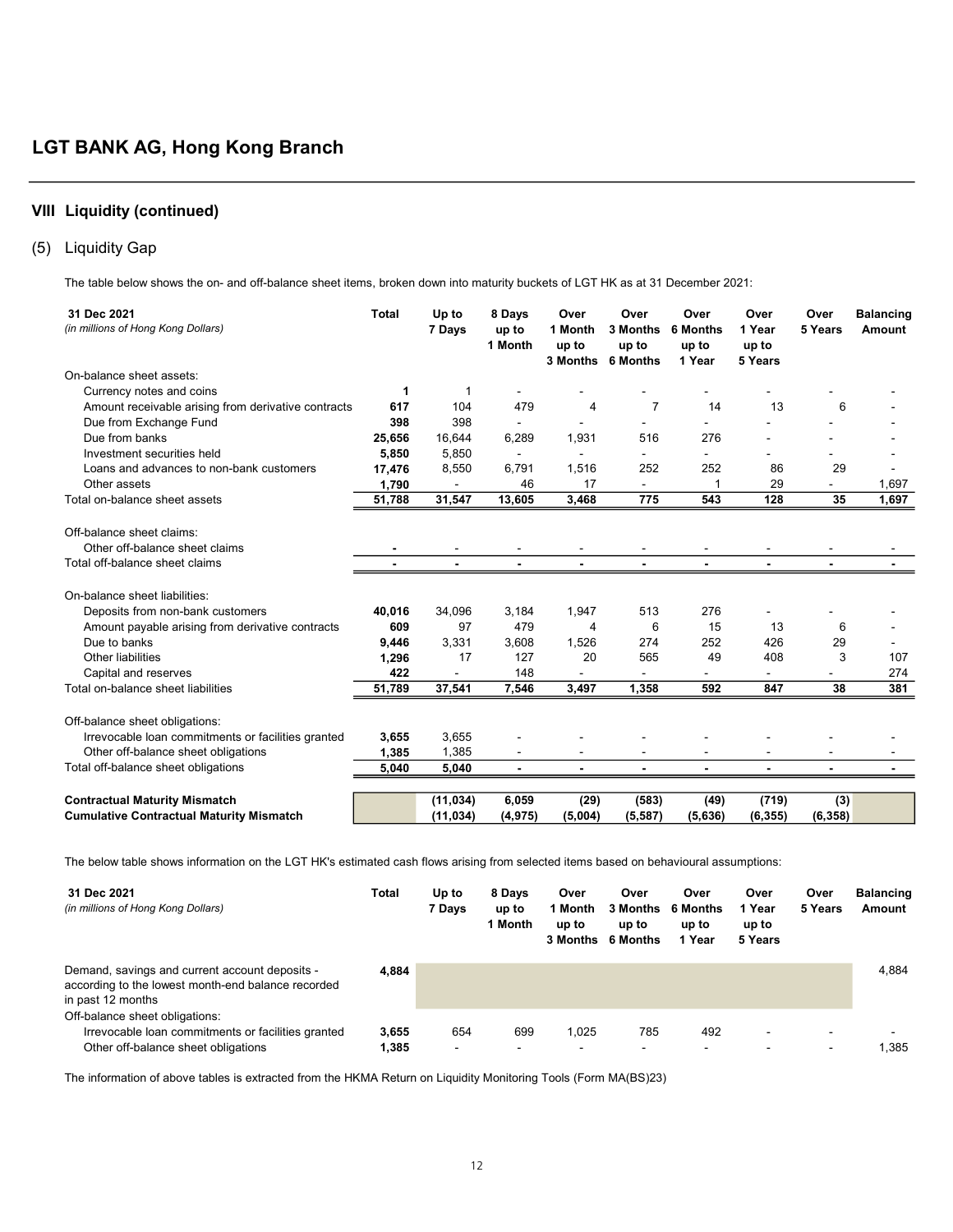### (5) Liquidity Gap (continued)

The table below shows the on- and off-balance sheet items, broken down into maturity buckets of LGT HK as at 31 December 2020:

| 31 Dec 2020<br>(in millions of Hong Kong Dollars)   | <b>Total</b> | Up to<br>7 Days | 8 Days<br>up to<br>1 Month | Over<br>1 Month<br>up to | Over<br>3 Months<br>up to<br>3 Months 6 Months | Over<br>6 Months<br>up to<br>1 Year | Over<br>1 Year<br>up to<br>5 Years | Over<br>5 Years | <b>Balancing</b><br>Amount |
|-----------------------------------------------------|--------------|-----------------|----------------------------|--------------------------|------------------------------------------------|-------------------------------------|------------------------------------|-----------------|----------------------------|
| On-balance sheet assets:                            |              |                 |                            |                          |                                                |                                     |                                    |                 |                            |
| Currency notes and coins                            | 1            | -1              |                            |                          |                                                |                                     |                                    |                 |                            |
| Amount receivable arising from derivative contracts | 1,064        | 295             | 681                        | 51                       | 9                                              | 10                                  | 21                                 | 6               |                            |
| Due from Exchange Fund                              | 388          | 388             |                            |                          |                                                |                                     |                                    |                 |                            |
| Due from banks                                      | 26,967       | 18,128          | 3,385                      | 3,956                    | 952                                            | 546                                 |                                    |                 |                            |
| Investment securities held                          | 5,944        | 5,944           |                            |                          | $\overline{\phantom{0}}$                       |                                     |                                    |                 |                            |
| Loans and advances to non-bank customers            | 16,832       | 7,243           | 8,444                      | 736                      | 271                                            | 73                                  | 65                                 |                 |                            |
| Other assets                                        | 1,947        |                 | 34                         | 13                       |                                                |                                     |                                    | 30              | 1,869                      |
| Total on-balance sheet assets                       | 53,143       | 32,000          | 12,544                     | 4,756                    | 1,232                                          | 629                                 | 86                                 | 36              | 1,869                      |
| Off-balance sheet claims:                           |              |                 |                            |                          |                                                |                                     |                                    |                 |                            |
| Other off-balance sheet claims                      | 1            |                 |                            |                          |                                                |                                     |                                    |                 |                            |
| Total off-balance sheet claims                      | 1            | $\blacksquare$  | $\blacksquare$             | $\blacksquare$           | $\blacksquare$                                 | $\blacksquare$                      |                                    | $\blacksquare$  | $\mathbf{1}$               |
| On-balance sheet liabilities:                       |              |                 |                            |                          |                                                |                                     |                                    |                 |                            |
| Deposits from non-bank customers                    | 42,727       | 35,110          | 2,909                      | 3,227                    | 935                                            | 546                                 |                                    |                 |                            |
| Amount payable arising from derivative contracts    | 1,052        | 283             | 681                        | 51                       | 9                                              | 9                                   | 21                                 | 6               |                            |
| Due to banks                                        | 7,786        | 2,357           | 3,955                      | 694                      | 302                                            | 73                                  | 405                                |                 |                            |
| Other liabilities                                   | 1,219        | 10              | 82                         | 18                       | 446                                            | 55                                  | 431                                | 75              | 102                        |
| Capital and reserves                                | 358          |                 | 157                        |                          |                                                |                                     |                                    |                 | 201                        |
| Total on-balance sheet liabilities                  | 53,142       | 37,760          | 7,784                      | 3,990                    | 1,692                                          | 683                                 | 857                                | 81              | 303                        |
| Off-balance sheet obligations:                      |              |                 |                            |                          |                                                |                                     |                                    |                 |                            |
| Irrevocable loan commitments or facilities granted  | 3,711        | 3,711           |                            |                          |                                                |                                     |                                    |                 |                            |
| Other off-balance sheet obligations                 | 1,204        | 1,204           |                            |                          |                                                |                                     |                                    |                 |                            |
| Total off-balance sheet obligations                 | 4,915        | 4,915           | $\blacksquare$             |                          |                                                |                                     |                                    |                 |                            |
|                                                     |              |                 |                            |                          |                                                |                                     |                                    |                 |                            |
| <b>Contractual Maturity Mismatch</b>                |              | (10, 675)       | 4,760                      | 766                      | (460)                                          | (54)                                | (771)                              | (45)            |                            |
| <b>Cumulative Contractual Maturity Mismatch</b>     |              | (10, 675)       | (5, 915)                   | (5, 149)                 | (5,609)                                        | (5,663)                             | (6, 434)                           | (6, 479)        |                            |

The below table shows information on the LGT HK's estimated cash flows arising from selected items based on behavioural assumptions:

| 31 Dec 2020<br>(in millions of Hong Kong Dollars)                                                                           | Total          | Up to<br>7 Days       | 8 Days<br>up to<br>1 Month | Over<br>1 Month<br>up to<br>3 Months | Over<br>up to<br>6 Months | Over<br>3 Months 6 Months<br>up to<br>1 Year | Over<br>1 Year<br>up to<br>5 Years | Over<br>5 Years                    | <b>Balancing</b><br>Amount |
|-----------------------------------------------------------------------------------------------------------------------------|----------------|-----------------------|----------------------------|--------------------------------------|---------------------------|----------------------------------------------|------------------------------------|------------------------------------|----------------------------|
| Demand, savings and current account deposits -<br>according to the lowest month-end balance recorded<br>in past 12 months   | 1.961          |                       |                            |                                      |                           |                                              |                                    |                                    | 1.961                      |
| Off-balance sheet obligations:<br>Irrevocable Ioan commitments or facilities granted<br>Other off-balance sheet obligations | 3.711<br>1,204 | 366<br>$\blacksquare$ | 752<br>-                   | 1.041<br>$\overline{\phantom{0}}$    | 917<br>-                  | 635<br>$\blacksquare$                        | ۰                                  | $\overline{\phantom{a}}$<br>$\sim$ | 1.204                      |

The information of above tables is extracted from the HKMA Return on Liquidity Monitoring Tools (Form MA(BS)23)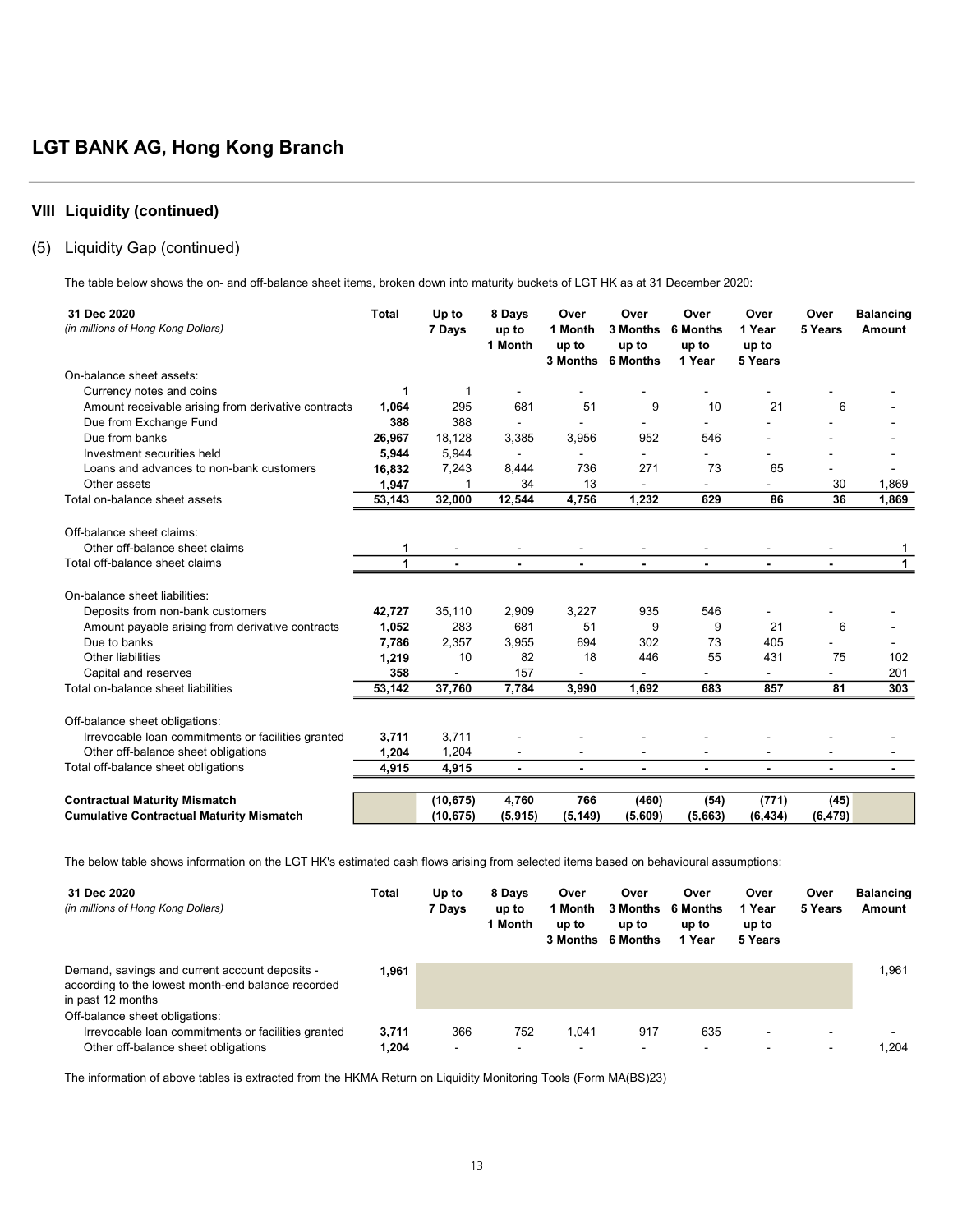## IX Disclosure on Remuneration

With reference to HKMA Supervisory Policy Manual CG-5, "Guideline on a sound remuneration system", remuneration information is disclosed by LGT Bank AG, hence it is not separately disclosed by LGT HK. For details on LGT Bank AG remuneration information, please refer to its Annual Report.